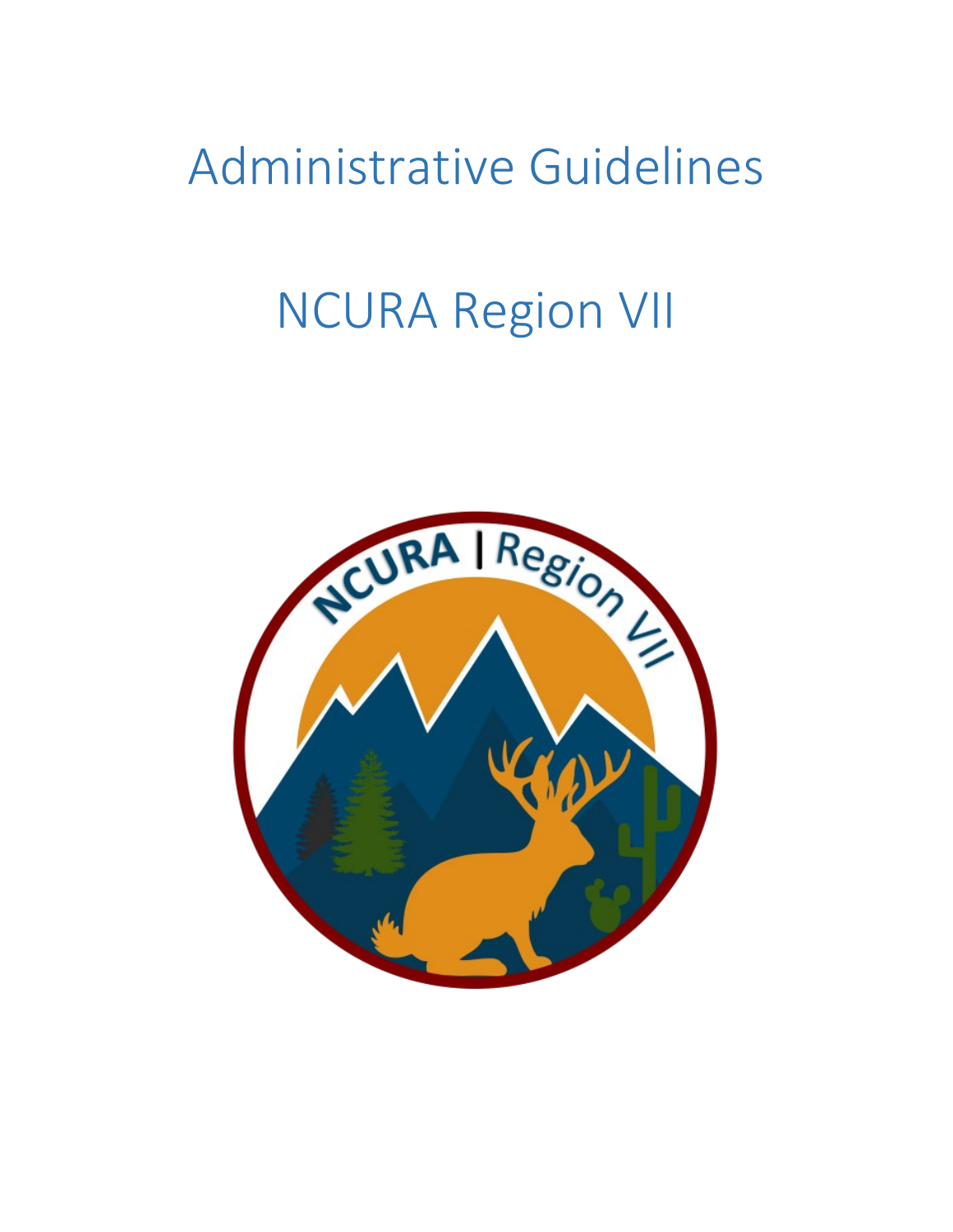### Contents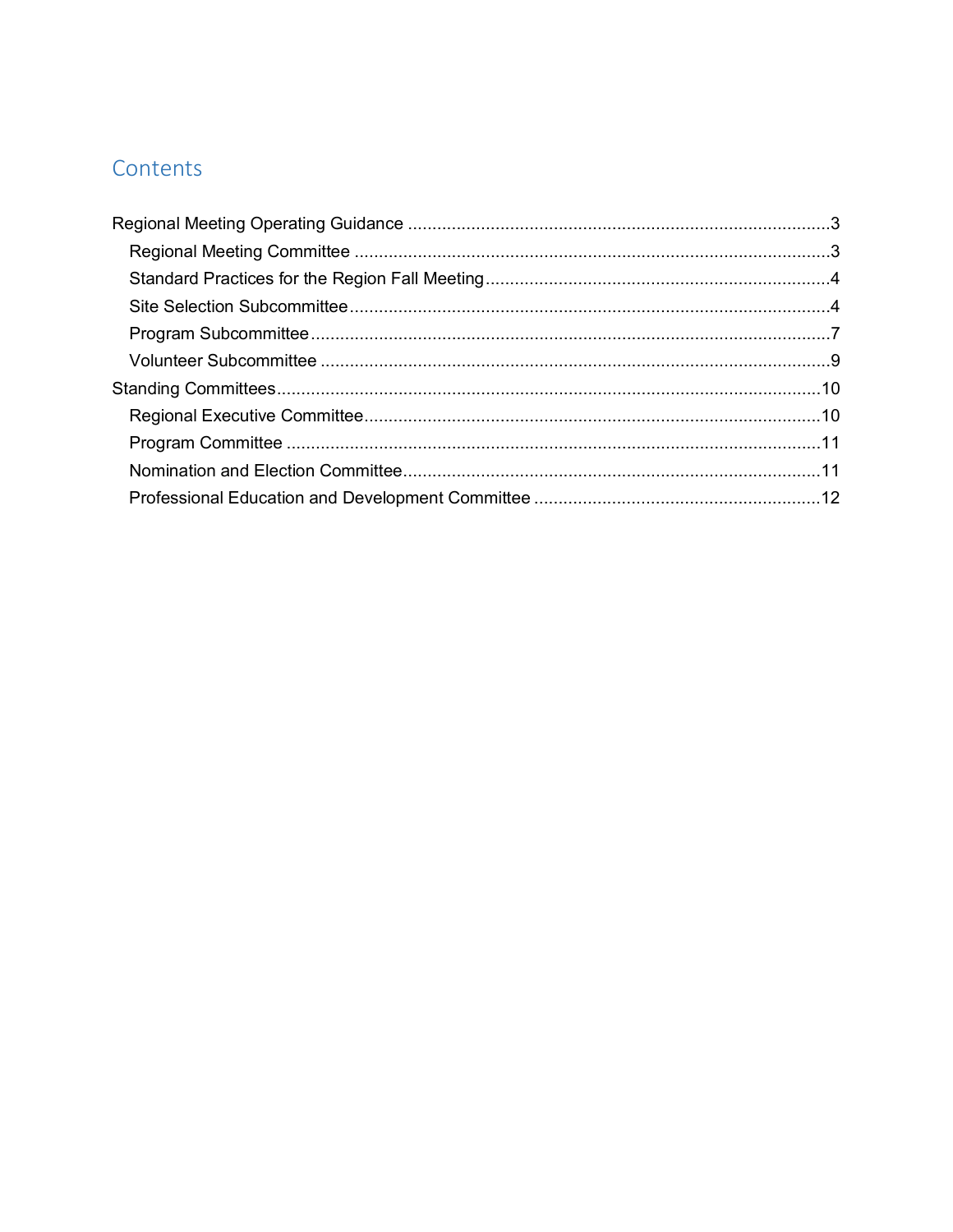## <span id="page-2-0"></span>Regional Meeting Operating Guidance

## <span id="page-2-1"></span>Regional Meeting Committee

There will normally be an annual Regional Meeting, within or near the Region's geographic boundaries, held as not to interfere with attendance at the National Council's Annual Meeting. The meeting is generally held jointly with Region VI and coordination between the Regional Officers and Committee is required.

The Regional Meeting Committee is responsible for planning and coordinating the regional meeting, including site selection, program, volunteer opportunities, and hospitality. Subcommittees will be established for each Regional Meeting to manage each of these functions. The chairs of these subcommittees shall be members of the Regional Meeting Committee.

The Regional Meeting Committee shall consist of the Committee Chair appointed by the Chair of Region VII, the subcommittee chairs, and one member appointed by the Committee Chair in consultation with the Regional Executive Committee. The Regional Chair may serve as the Committee Chair. All collaborating NCURA Regions appoint their own committee members independently but at least one member from each region should be identified. The specific responsibilities of the Regional Meeting Committee are to prepare and manage the budget, recruit sponsors and vendors, coordinate registration, coordinate volunteers, and liaise with the NCURA National Office professional meeting staff (timeline based on an October meeting and as approximate):

- Approach/recruit sponsors and vendors about sponsorship and exhibition opportunities (e.g. October through August).
- Develop a budget for each of the subcommittees (detailed below); monitor and approve expenditures (e.g. November through October).
- Develop a website with preliminary information about the Regional Meeting (e.g. May).
- Present the overall program for the Regional Meeting to the Region VII Executive Committee (e.g. July).
- Provide a meeting update and solicit input from the Region VII membership at the business meeting scheduled for the NCURA Annual Meeting (e.g. August).
- Draft a registration form, including registration fees, and forward to the Director of Operations at the NCURA National Office for approval and posting to the National Organization's calendar and registration platform. Note: The registration set up can take up to 2 weeks to complete.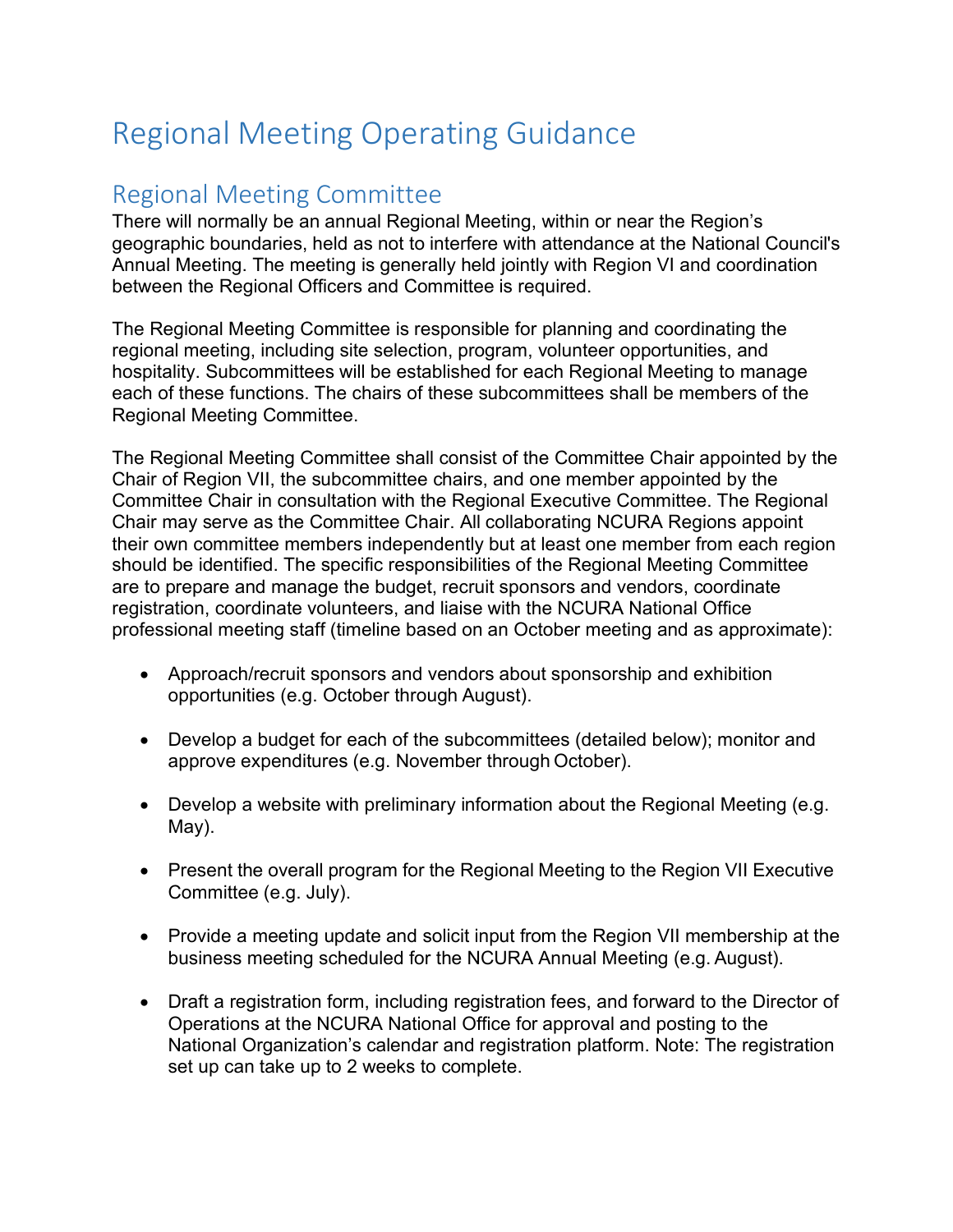- Confirm "Early‐Bird" and regular registration dates; confirm cut‐off dates with the host hotel (e.g. August).
- Monitor registrations (e.g. August through September)
- Assemble attendee roster (e.g. October).
- Schedule a debriefing luncheon to coincide with the end of the Regional Meeting.

## <span id="page-3-0"></span>Standard Practices for the Region Fall Meeting

Hotel‐Provided Complimentary Accommodations are at the discretion of the Regional Meeting Committee and may be offered to Region members involved in local arrangements (limited to two rooms), and, in unusual circumstances, other Region members at the discretion of the Region Meeting Chairs.

Hotel‐Provided Upgraded Accommodations are at the discretion of the Regional Meeting Committee and may be offered to members who have contributed substantively to the execution of the spring meeting, or the national NCURA President or other VIP's. (Note: the NCURA President's registration and accommodations are paid by the national NCURA office.)

Complimentary registration is normally extended to presenters not participating in meal or social functions, presenters from federal agencies, and other special guests, at the discretion of the Regional Meeting Committee Chair, with the concurrence of Region VI.

## <span id="page-3-1"></span>Site Selection Subcommittee

The Site Selection Subcommittee is charged with soliciting input from the membership, then identifying, evaluating, and prioritizing potential sites, recommending a minimum of two possible sites to the Region VII Executive Committee for their approval, presenting the options to the Region VII membership for a vote, negotiating a contract with the host hotel with guidance from professional meeting staff at the NCURA National Office, and ensuring that the host hotel fulfills its contractual obligations.

1. Membership

The Site Selection Subcommittee Chair is appointed by the Regional Meeting Committee Chair and confirmed by the Region VII Executive Committee;

Two members‐at‐large are appointed by the Site Selection Subcommittee Chair and confirmed by the Regional Meeting Committee Chair;

The Region VII Treasurer serves on the Site Selection Subcommittee ex‐officio.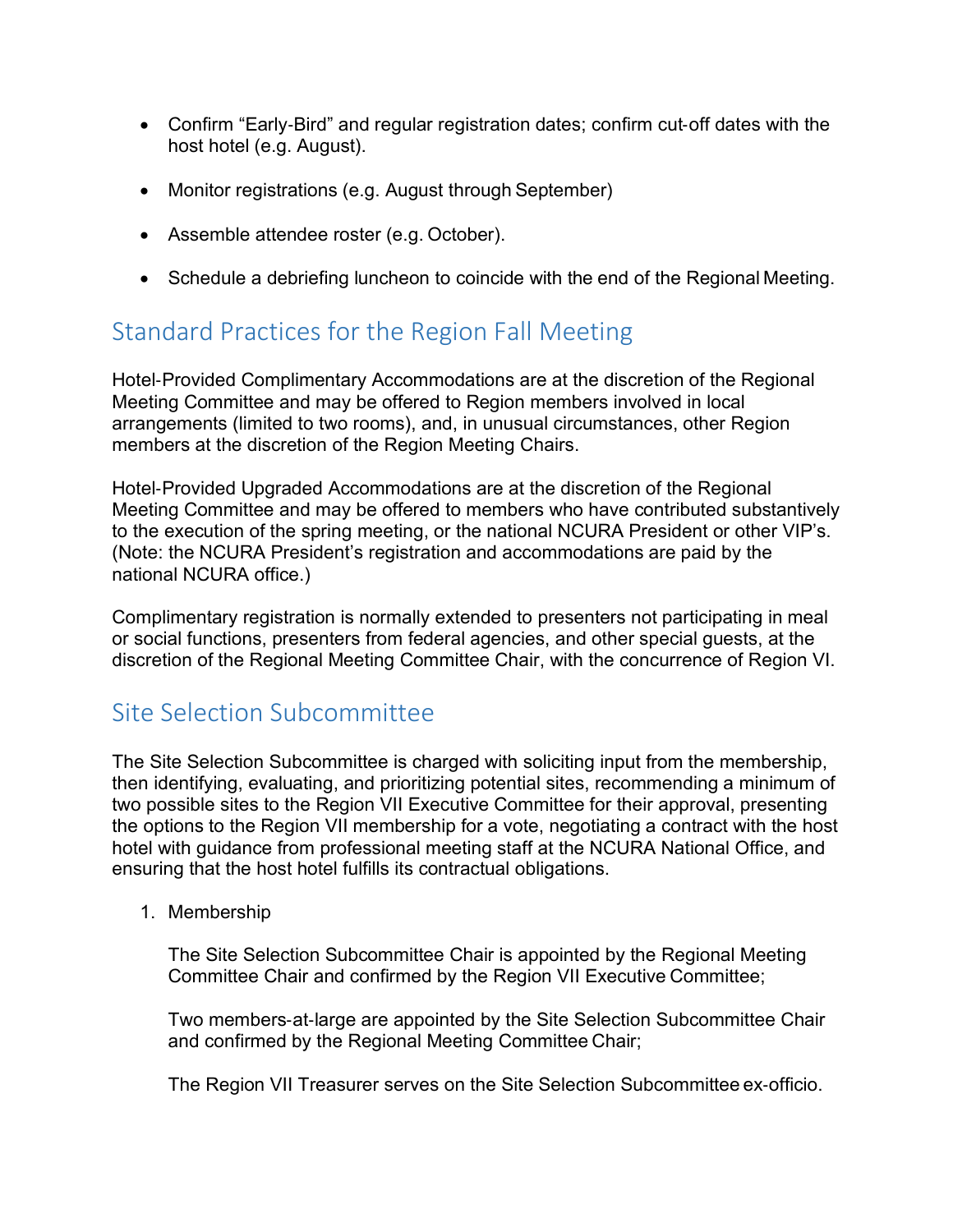2. General Considerations for Site Selection

Accessibility of the host city and hotel

Quality and convenience of the facility

Hotel costs (accommodations and conference)

Availability of alternate hotels within walking distance of the host hotel

Travel costs (air and ground transportation)

Effect of the site on registration costs

Local amenities, ambiance

3. Procedures and Timeline (24 months) for Site Selection

Future sites for the next Region VII hosted conference are suggested and discussed at the Region VII Business Meeting (e.g. October).

The strengths and weaknesses of the site at the just concluded regional meeting are discussed at the post‐meeting debriefing session (e.g. October).

Within two months following the Regional Meeting, a Site Selection Subcommittee is appointed (e.g. December).

The Site Selection Subcommittee works collegially and in concert to gain consensus with the Region VII then identifies, evaluates, and prioritizes potential sites, recommending a minimum of two possible sites to the Region VII Executive Committee (e.g. January– June).

The Region VII Executive Committee reviews and approves the proposed sites (July).

The potential sites are presented to the Region VII Fall Meeting Program Committee (e.g. July).

The potential sites are presented to the Region VII membership at the NCURA Annual Meeting for discussion and a "straw vote" (e.g. August).

Within one month following the NCURA Annual Meeting, a request is submitted to the Senior Manager, Regional and Membership Services as the NCURA National Office to send out an announcement presenting the candidate sites to the Region VII membership for a vote (e.g. September).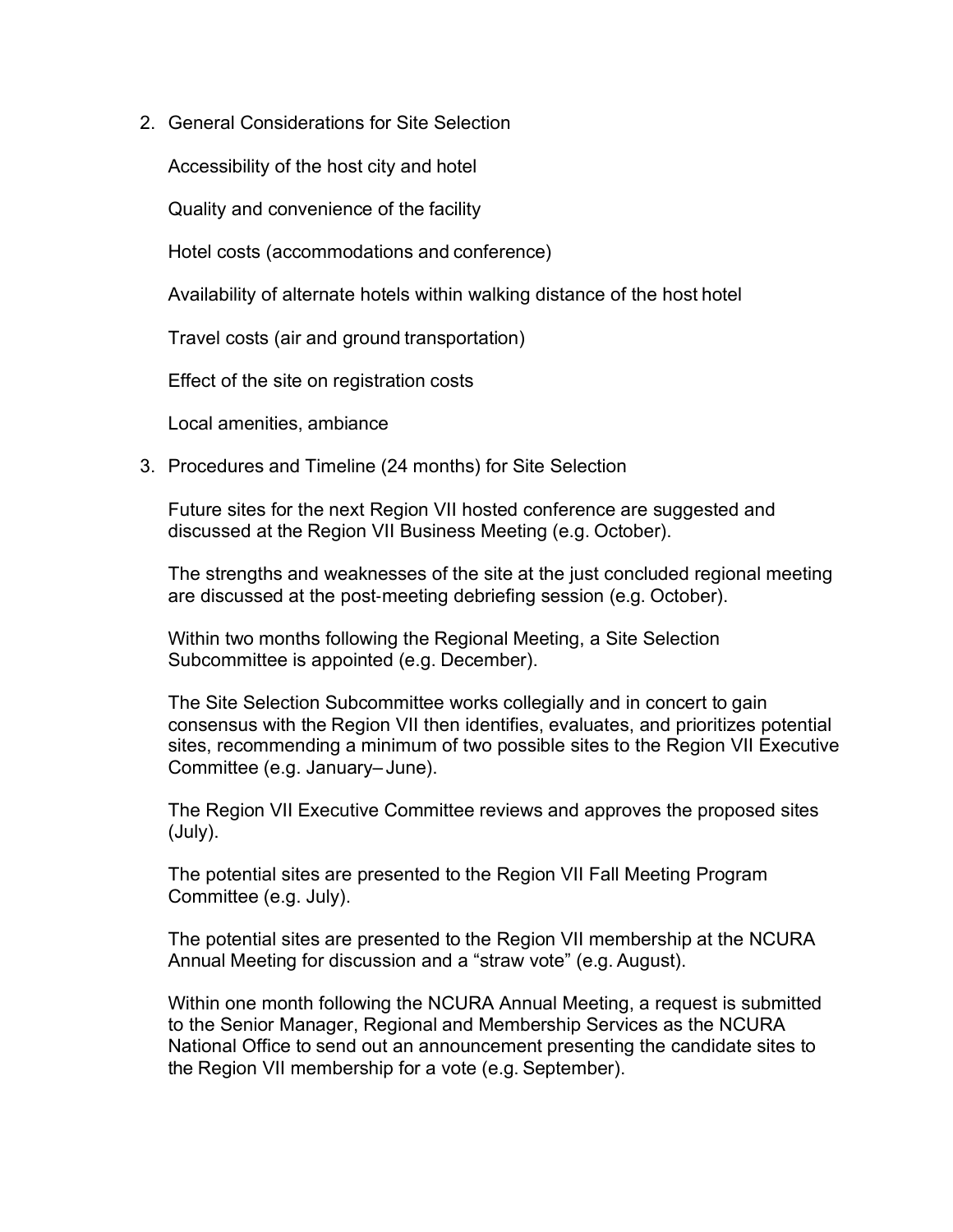The Site Selection Subcommittee initiates negotiations with the host hotel (e.g. October).

The status of the negotiation is reported to the members at the Region Fall Meeting (e.g. October).

The Site Selection Subcommittee concludes negotiations with the host hotel ‐‐ and any alternate hotels in the vicinity of the host hotel (e.g. February).

The selected site is announced to the members by the Region VII Executive Committee early in the year of the scheduled Regional Meeting (or as soon as possible following the conclusion of negotiations with the host hotel) (e.g.April).

The site hosts the Region Fall Meeting (e.g. October).

NOTE: Contracts must be reviewed by the Region VII Chair and a meetings professional from the NCURA National Office or a Third Party Contractor before being signed. The Region VII Chair signs all contracts.

4. Prospective Host Hotel Site Visit and Negotiation

One or more representative(s) of the Site Selection Subcommittee should visit the prospective host hotels prior to making a final recommendation to the Executive Committee and the membership. The following points should be considered when reviewing the proposed contract and negotiating with the hotel sales staff.

- Size and number of meeting rooms
- Room rates
- Availability of government room rates
- Default clause on room block
- A/V, Internet access package for meeting rooms
- Availability of hotel's business center
- Cut‐off date for holding room block
- Number of room upgrades
- Number of complimentary rooms
- Availability of non‐smoking rooms
- Catering service and costs (menu prices)
- Hospitality suite arrangements
- Reception arrangements
- Registration area
- Fitness center
- Parking availability and rate
- ADA clause and accommodations
- Hotel amenities
- Guaranteed rates before and after conference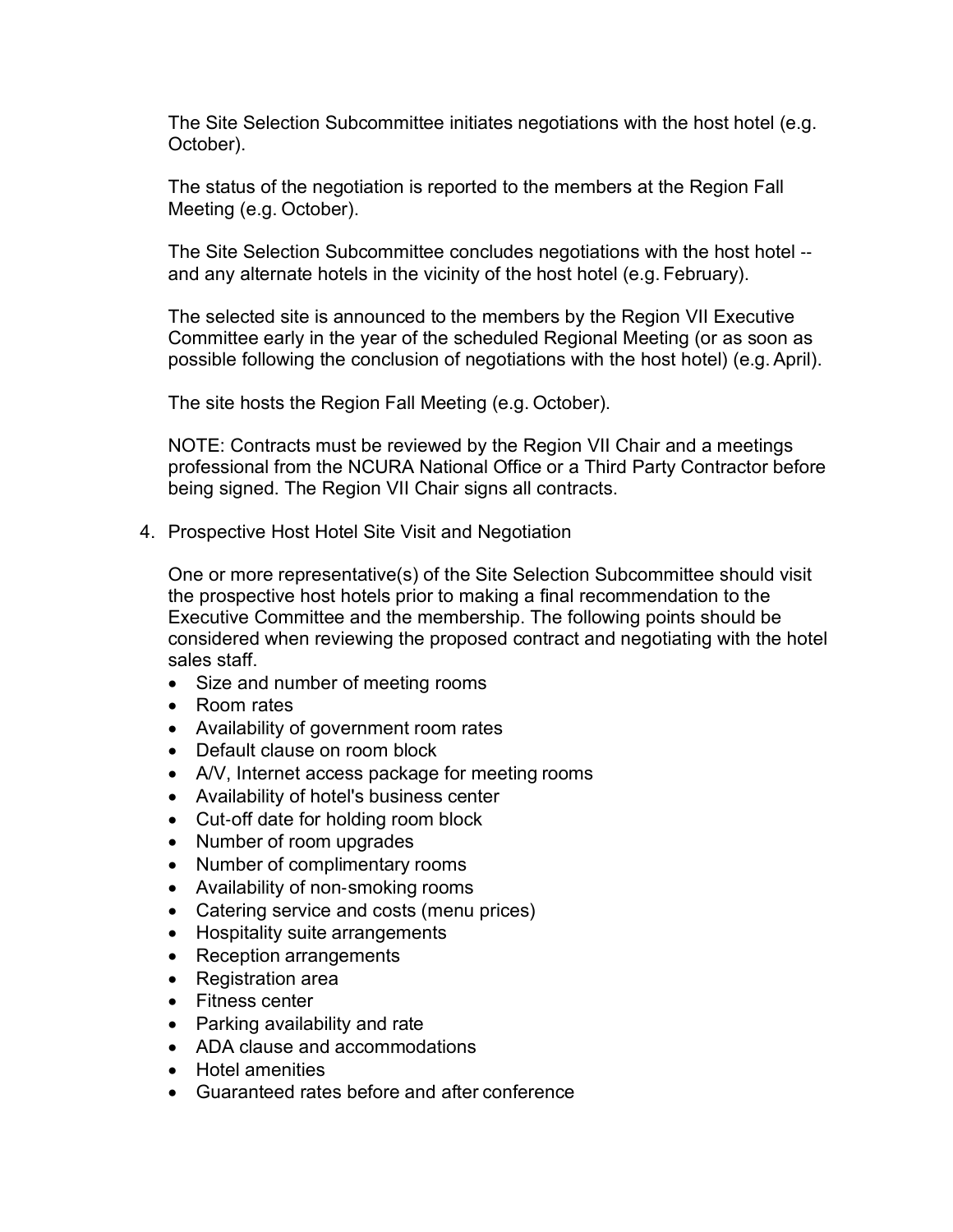- State sales tax and exemption status
- Force Majeure clause and penalties
- 5. Travel and Arrangement Expenses

A reasonable amount of funding is generally available for airfare or mileage expenses to reimburse committee members' travel to potential sites. The Site Selection Subcommittee Chair should work in conjunction with the Region VII Chair and Treasurer to create a budget that is adequate for this work. The Treasurer, upon approval of the Region VII Chair, may also approve arrangement expenses of local NCURA members assisting Site Selection Subcommittee members with potential meeting sites.

6. Commitment of Time

It is anticipated that participation on the Site Selection Subcommittee will take 35–50 hours of preparation and negotiation with an additional one or two site visits that are each two days in duration.

### <span id="page-6-0"></span>Program Subcommittee

The Program Subcommittee will plan and organize the professional development agenda for the Region Fall Meeting and appoint Track Leaders to identify session topics and recruit presenters. The Program Committee will review and approve the final program of workshops, concurrent sessions, and other education and training activities.

1. Membership

The Program Subcommittee Chair is appointed by the Regional Meeting Committee Chair and confirmed by the Region VII Executive Committee;

Two members‐at‐large are appointed by the Program Subcommittee Chair and confirmed by the Regional Meeting Committee Chair;

Track chairs, as needed, are appointed by the Program Subcommittee Chair in consultation with the subcommittee members‐at‐large.

2. Program Activities

#### Workshops.

Full and half‐day workshops concentrate on research policy and management topics in some depth, e.g., compliance issues, contract negotiations, basics of research administration for the newcomer.

#### Concurrent Sessions.

Concurrent Sessions address topics in research administration in (usually) a lecture or panel format with Q&A from the audience. Sessions can also be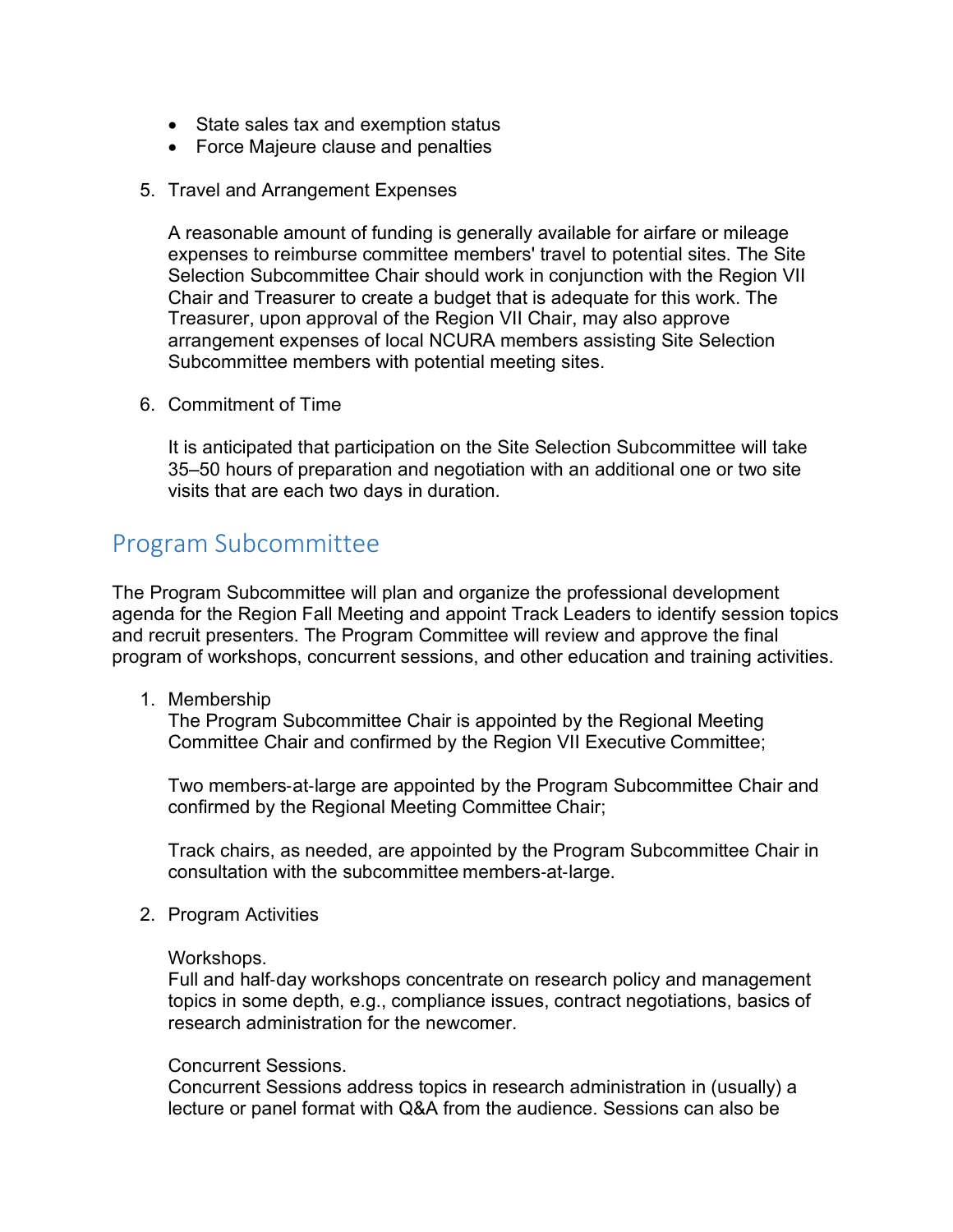interactive structured discussions.

#### Discussion Sessions.

Discussion Sessions are intended to be small group discussions focused on unique issues and topics. These sessions are facilitated by someone with a special interest or particular experience/insight into the subject matter. Typically, slides and extensive handouts are not distributed. (Sometimes, these discussions are scheduled to complement a Concurrent Session.)

#### Roundtable Discussions.

Typically roundtables are very small, interactive discussion groups that center on an everyday issue in research administration. Often, these sessions are scheduled at breakfast or between Concurrent or Discussion sessions.

Historically, most presenters have been members of Region VI or VII, however, Region affiliation is not a requirement of presenting.

3. Suggested Procedures and Timeline (12 months)

The strengths and weaknesses of the just concluded program are discussed at the post‐ meeting debriefing session (e.g. October).

Following the Regional Meeting, the Program Subcommittee timeline and activities include:

- December: A Site Selection Subcommittee is appointed.
- January: A request for Program Subcommittee Track Leaders is distributed to the Region VII membership.
- February: An email is sent to all the Track Leaders introducing the partners from other NCURA Regions. A conference call is scheduled to discuss/finalize the professional development "theme" for the meeting, the number and title of the tracks, and key sessions for each track.
- March: The program website is up and running and an invitation to propose sessions has been sent to participating Region members.
- June: A preliminary program is distributed to the members and Track Leaders focus on filling gaps in the program. The Program Subcommittee has selected and confirmed a Keynote Speaker.
- July: Requests for speaker funds are made by the Treasurer to the NCURA National Office. A request is sent to all presenters requesting their audio/visual requirements and special needs. Representatives of the Program Subcommittee and the Site Selection Subcommittee meet with the host hotel staff to ensure that there are sufficient and appropriate rooms and A‐V for the workshops and sessions.
- August: A Program Subcommittee meeting is scheduled for the NCURA Annual Meeting to finalize the program, confirm presenters, fill missing session slots, and discuss any emerging problems. The Program Subcommittee provides an update on the program at the Regional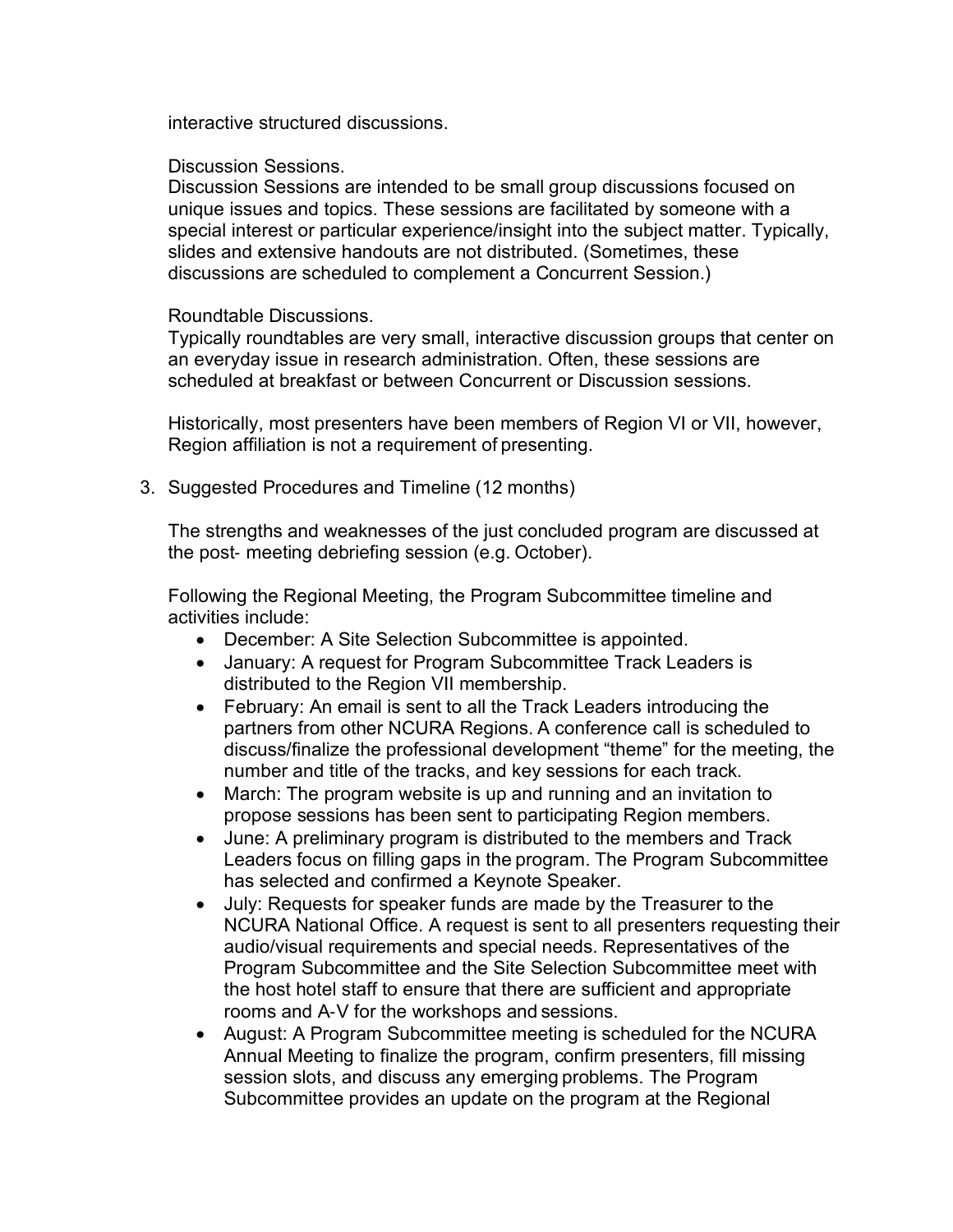Business Meeting at the NCURA Annual Meeting.

- September: The program layout and cover are finalized and sent to the printer. Workshop materials are finalized and assembled. Workshop and session evaluators are confirmed.
- October: Workshop and sessions are offered at the Region Fall Meeting.
- 4. Program Expenses

Any expenses required to support the program must be reviewed and approved by the Subcommittee Chair, in consultation with the Region VII Treasurer, to ensure that adequate funds are available.

NCURA provides each region up to \$500 for assistance obtaining speakers for the Fall Meeting. If the Region wishes to request speaker funds, the Regional Chair(s) should formally notify the NCURA Treasurer as soon as that person has been identified (but no later than 30 days in advance of the meeting).

At the conclusion of the Meeting, the National Organization will reimburse the Region for funds actually spent. Supporting documentation for the funds expended should be sent to the NCURA Director of Finance. (These speaker fees can be used for a NCURA member from outside of the Region or for a non‐ member from any area.)

Commitment of Time To be discussed and determined.

## <span id="page-8-0"></span>Volunteer Subcommittee

The Volunteer Subcommittee will plan and coordinate logistics and social events for the Region Fall Meeting, including special events, the hospitality suite, and staffing the welcome and registration table.

1. Membership

The Volunteer Subcommittee Chair is the Region Volunteer Coordinator. Two members‐at‐large are appointed by the Volunteer Subcommittee Chair and confirmed by the Regional Meeting Committee Chair.

2. Procedures and Timeline (Twelve Months)

Following the Regional Meeting, the Volunteer Subcommittee timeline and activities include, but are not limited to:

• April: Working with the Site Selection Subcommittee, organize hotel "housekeeping" and logistical details, and gather and provide information about the site and special logistics such as airport transportation, sightseeing, restaurants and entertainment.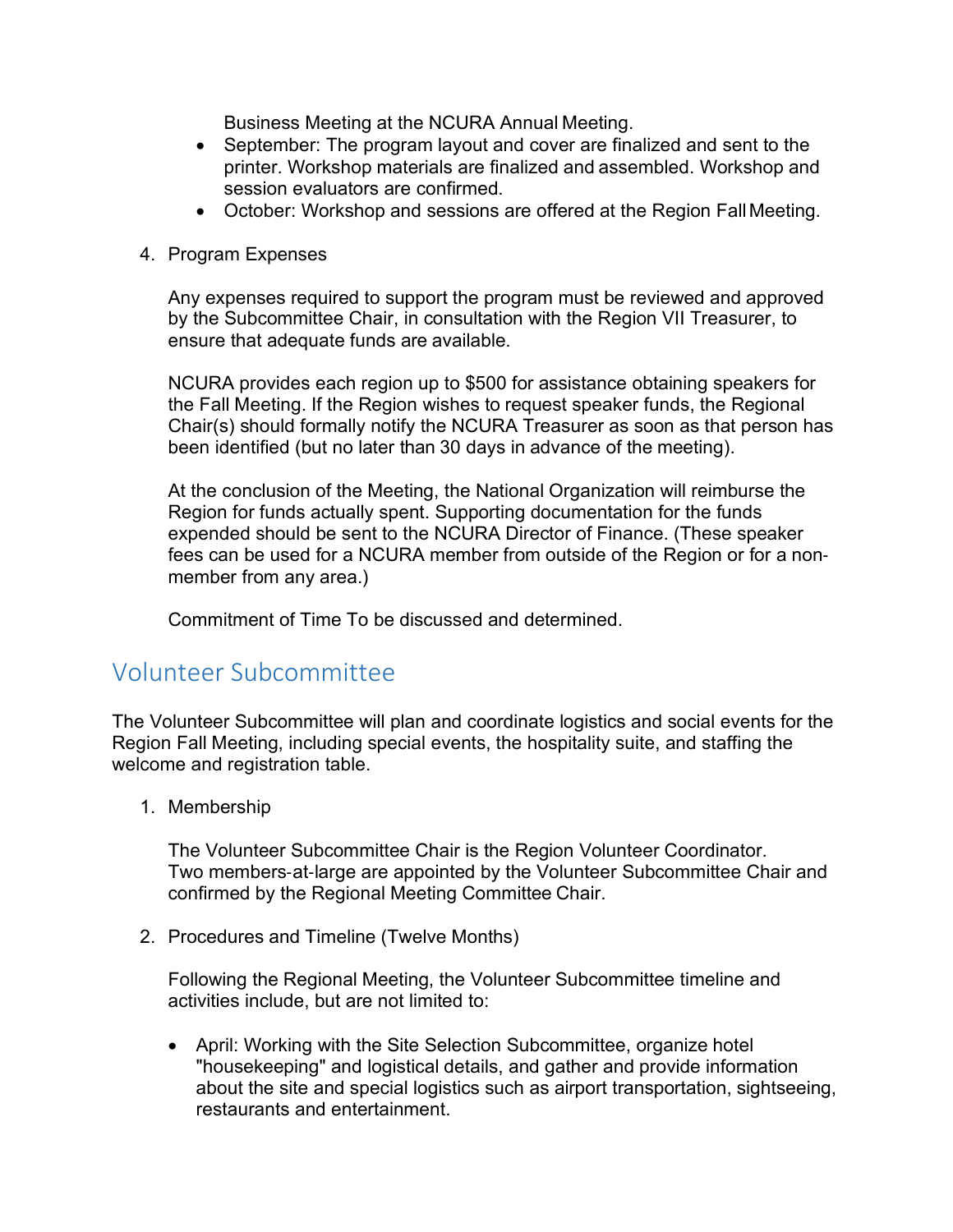- July: Organize and plan special events, such as opening receptions, new member orientation programs, and entertainment events, e.g. Sunday banquet or Tuesday dinner.
- September: Organize volunteers for hosting the hospitality suite and securing refreshments.
- October: Organize and staff the on‐site registration and welcome table; prepare the meeting packets, including the meal tickets and badge ribbons.
- 3. Program Expenses

Any expenses required to support the program must be reviewed and approved by the Subcommittee Chair, in consultation with the Treasurer, to insure that adequate funds are available.

4. Commitment of Time: To be discussed and determined

## <span id="page-9-0"></span>Standing Committees

## <span id="page-9-1"></span>Regional Executive Committee

Region VII shall have a standing Regional Executive Committee composed of the Regional Chair (who shall also serve as Committee Chair), Chair-Elect, Secretary and Treasurer. In addition to these officers, the Immediate Past Chair and two other regional members elected from the membership-at-large shall serve as members of the Regional Executive Committee. The Regionally Elected Member of the National Board of Directors will be invited to serve as an ex officio member of the Region VII Regional Executive Committee. The term of office for the Regional Executive Committee shall run concurrently with their other office terms. The Regional Executive Committee shall serve as an advisory board for the Regional Chair in guiding the affairs of the region and shall have responsibilities and powers conferred in these bylaws. The Committee shall develop activities and programs for Region VII which are consistent with the goals and objectives of the National Council and the wishes of the regional membership.

1. Responsibilities of Additional Members of the Regional Executive Committee

Immediate Past Chair

The Immediate Past Chair shall serve as an ex-officio member of the Regional Executive Committee to advise and counsel the Chair and other members of the Committee. The term of office shall coincide with that of the current Chair.

#### Members-at-Large

Two members shall be elected from the membership at-large and each shall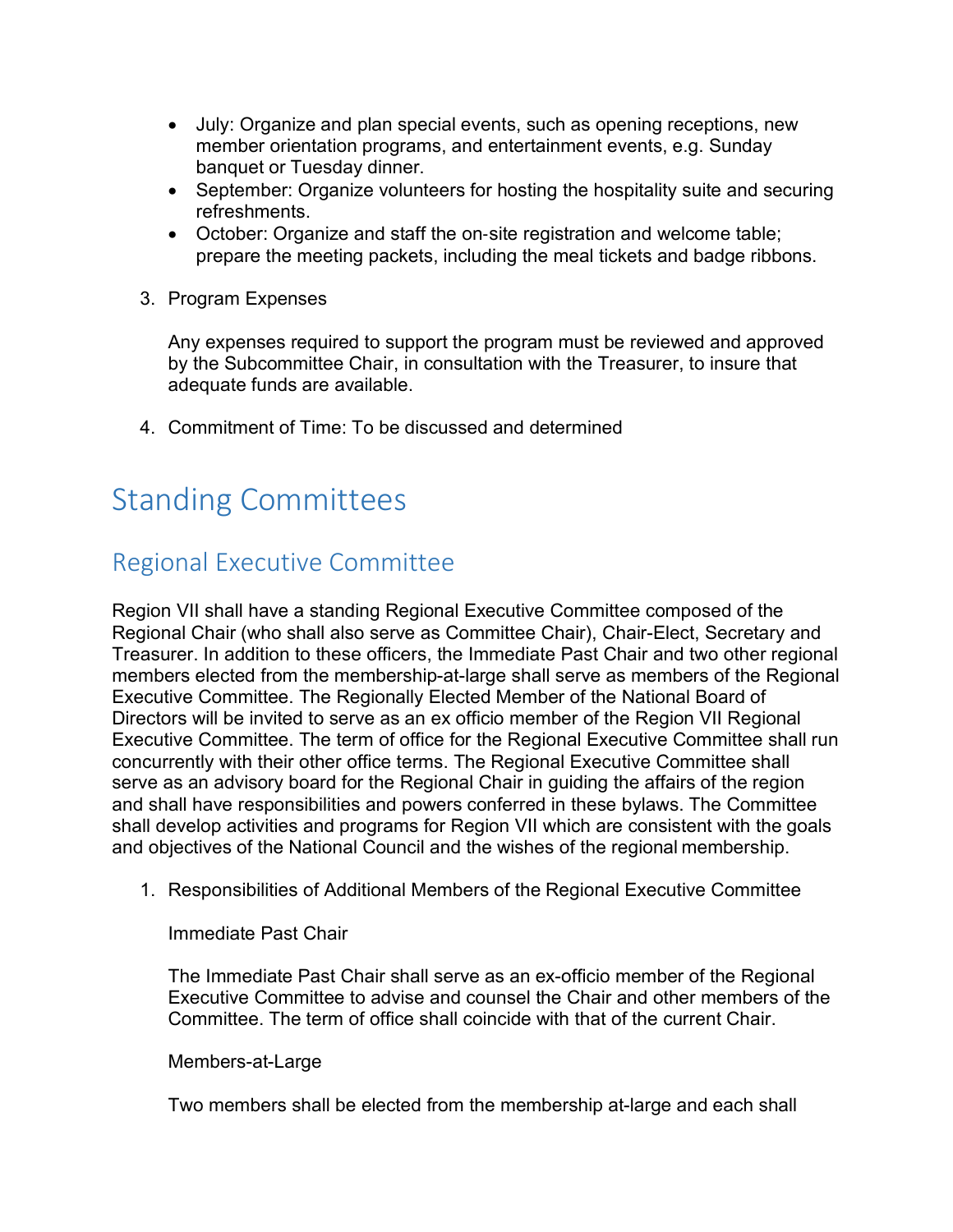serve for a term of two years with the term of office staggered so that one new member shall be elected at each election. Members are eligible for renomination and election to successive terms without restriction. If an elected member-at-large is unable to complete the full term of office, the Chair shall appoint a replacement for the remainder of the original term of office. The senior Member at Large will be responsible for the Regional Awards and will train the junior member to be the primary responsible officer for the next year. The junior Member at Large will serve as ex officio for the Volunteer Activities Committee.

## <span id="page-10-0"></span>Program Committee

The Program Committee shall consist of the Committee Chair appointed by the Chair of Region VII and two or more members appointed by the Committee Chair in consultation with the Regional Executive Committee. The Regional Chair may serve as the Program Committee Chair. The Committee shall plan and present the program for the regional annual meeting taking into consideration suggestions of the general membership of Region VII. The Committee shall solicit invitations to host the next regional annual meeting and present results of solicitation at the regional annual meeting.

## <span id="page-10-1"></span>Nomination and Election Committee

The Nomination and Election Committee shall consist of a Committee Chair appointed by the Region VII Chair and two members appointed by the Committee Chair. The responsibilities of the Committee are to establish the nominations and elections procedures for the offices of Chair-Elect, Secretary, Treasurer-elect, Members-At-Large, and Regional Representative to the National Board of Directors.

1. Nominations

The Committee shall solicit nominations from the membership and present to the membership a slate of one or more candidates for each office, in writing and with pertinent biographical information prior to the national annual meeting. Candidates must be regional members appearing on the official membership roster and be willing to serve if elected.

2. Elections

The Committee will conduct an electronic election, providing space for "write-ins," with directions to return the ballot no later than 30 calendar days following the last date on which any ballot was sent. The ballots shall be immediately validated and counted by a member of the Committee and two non-committee members of the region. They may be assisted by other Committee members. The tally shall be certified to the Chair in time for the results to be announced to the members by October 1 of each calendar year. The nominee for each office receiving the highest number of votes cast shall be declared elected.